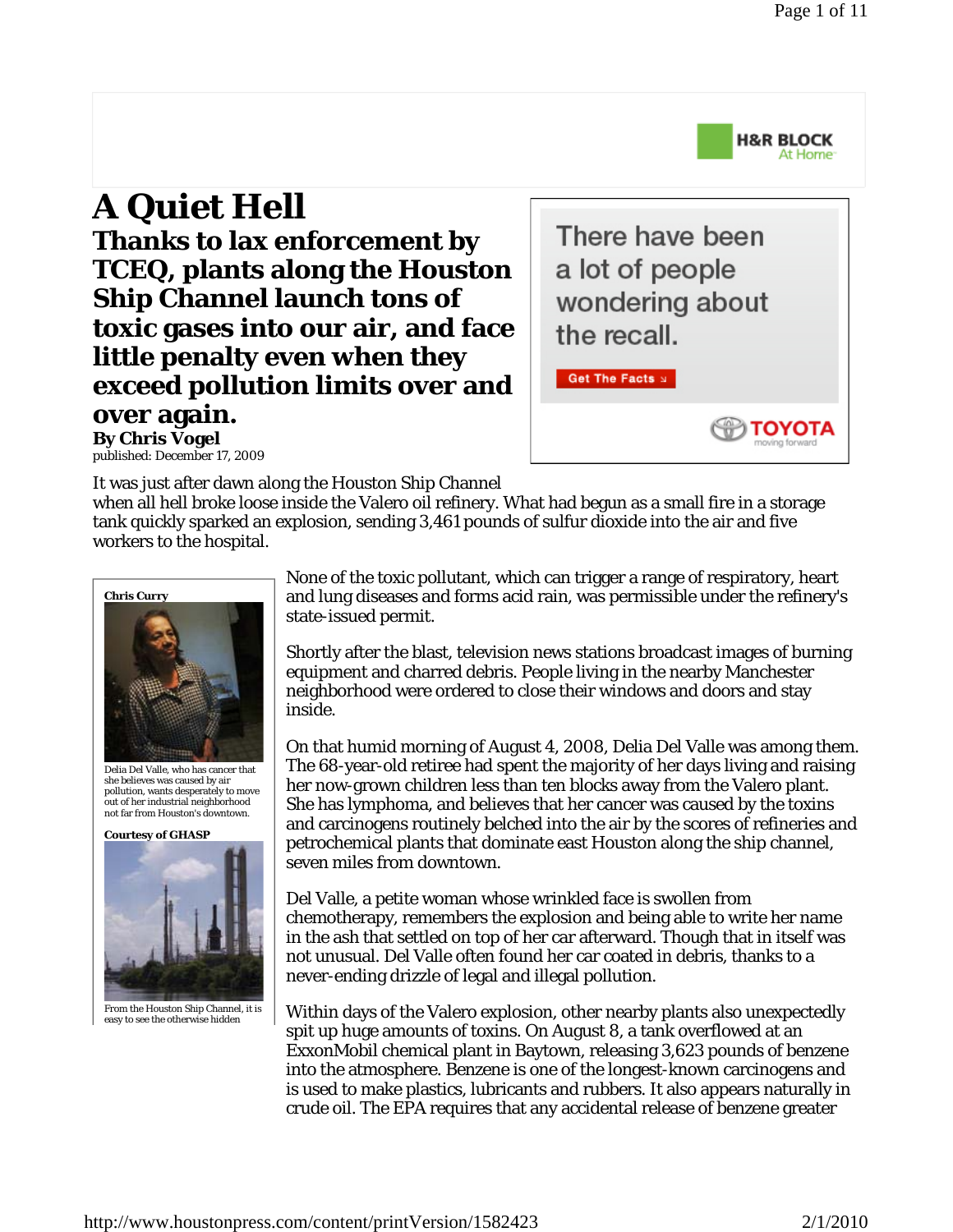world of giant industrial complexes such as the Valero refinery.

## **Chris Curry**



Ultimate insider Larry Soward, a former TCEQ commissioner, has been a long-time critic of the agency's industry-friendly rules and policies.



Matt Tejada, director of the Galveston-Houston Association for Smog Prevention (GHASP), is one of many clean-air advocates who heavily criticizes the way TCEQ assesses violations and penalties.

## **Chris Curry**

Rhonda Radliff, who grew up near the refineries and chemical plants along the ship channel, is angry that people such as her have leukemia, which she believes is due in part to neglect by companies and state regulators.

Subject(s): Houston Ship Channel, air pollution, lax TCEQ enforcement

than ten pounds must be reported, and doctors say there is no known safe level of exposure to any carcinogen.

Nine days later, at the same ExxonMobil plant, an equipment failure caused the release of 16,325 pounds of pollutants in six hours, including carcinogens and other chemicals that can cause birth defects and damage the nervous system. That's the equivalent of eight toxic elephants stampeding into Houston. Two days after that, there was a valve malfunction at one of LyondellBasell's plants in Channelview, sending 6,346 pounds of benzene into the air, exceeding the unit's yearly allowable benzene emissions in a single incident.

On October 4, Houston Refining coughed 28,641 pounds of sulfur dioxide into the air, more than eight times as much as was released during the Valero explosion. And the day after Christmas, a gasket failure at another one of LyondellBasell's chemical plants in the Houston area emitted 11,542 pounds of a known carcinogen in less than five hours.

Out of all of these emission events, most caused by some type of equipment failure, only the Valero explosion — the smallest and the one to make the afternoon news — received an enforcement citation from the state's regulatory agency, the Texas Commission on Environmental Quality. It penalized the plant \$20,900 but then reduced the fine to \$8,000, cutting the penalty by 62 percent. The other incidents slipped by, unnoticed by the public and unpunished by TCEQ. They represent just a small handful of the emission events that occur almost every single day of the year at the nearly 150 chemical and petroleum plants in Harris County.

The health and environmental costs of air pollution are not shouldered solely by people such as Del Valle who live close to the refineries and chemical plants. Once the toxins and carcinogens are air-borne, they know no bounds, and doctors say they can just as easily find their prey in River Oaks or Katy as they can in Manchester.

During a four-month investigation, the *Houston Press* examined emission reports submitted to TCEQ over the past six and a half years by 20 facilities along the Houston Ship Channel (see "Twenty Emitters"). The *Press* looked at hundreds of thousands of data entries for individual pollutants that were emitted during non-routine operations. The *Press* found that:

• More than 20 million pounds of pollutants, 450,000 of which are known carcinogens, were emitted due to equipment breakdowns or unscheduled maintenance, startup or shutdown events;

• TCEQ rarely took enforcement action, and when the agency did, the fines were nominal and in most cases later significantly reduced;

• The plants with the most violations paid the lowest percentage of their fines;

• TCEQ is so understaffed that it can take years to finalize penalties, and some critics say it avoids assessing time-consuming violations altogether.

• And, as a matter of policy, TCEQ strayed from federal law by combining multiple federal permit violations into a single state violation, thereby giving industry a break by assessing fewer and less costly penalties.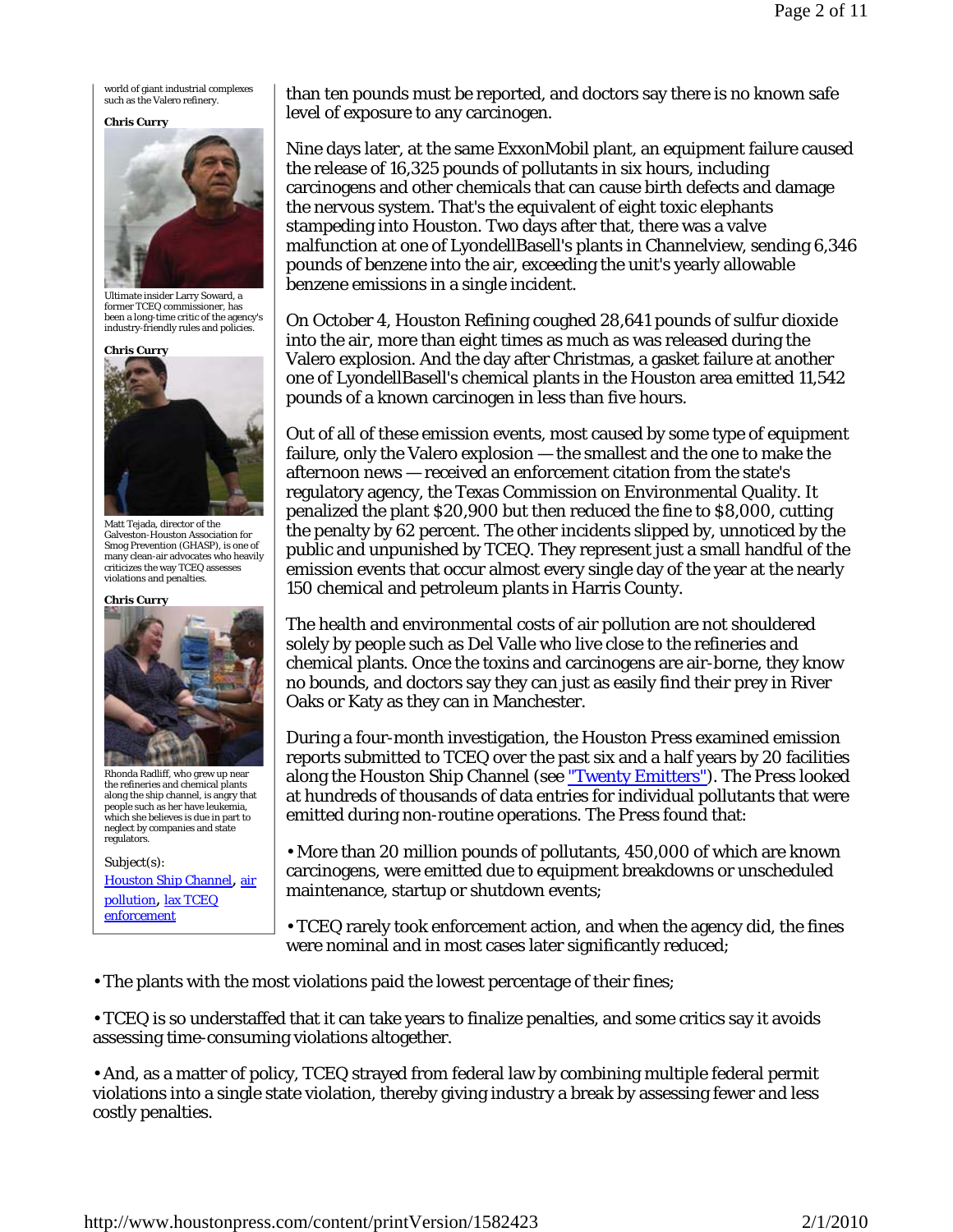TCEQ is run by three commissioners who are appointed by the state's governor, currently Republican Rick Perry. Studies show that Perry (as well as other politicians throughout the state) has received more campaign money from the oil and gas industry than any other governor in the country, and critics say he has a vested interest in keeping air pollution regulation and enforcement at a minimum and appointing commissioners who share his pro-business agenda.

Not only does TCEQ allow plants to self-report information used to assess violations, insiders also say that companies frequently kick out state inspectors who ask troublesome questions. And TCEQ appears to do nothing about it.

In fact, TCEQ receives most of its funding from permitting and licensing fees from the very industry it is charged with overseeing, which critics call an obvious conflict of interest. A practice of lax enforcement, ineffective penalty policies and questionable permitting practices (see "A Quiet Hell: Game Time") at TCEQ has been the status quo in Texas for years.

As it turns out, even the supposedly friendly flares, those great bursts of flame most Houstonians grew up seeing along the horizon and were told safely burn off all the toxic crap before it enters the air, may not be so effective.

In fact, they may not be that effective at all — just like the TCEQ.

\_\_\_\_\_\_\_\_\_\_\_\_\_\_\_\_\_\_\_\_\_

The refineries and chemical plants along the Houston Ship Channel are difficult to see from the street. Most of them are tucked away behind guarded fences, forming their own intensely private community along the water. The only way to get a good look is by boat.

Cruising down the channel is like entering another world, one made of scaffolding and smokestacks as tall as city buildings. The machinery is larger than the imagination. One complex stands next to another, and the spaghetti-network of tubes and pipes look like something out of a sci-fi novel, the combination of a drab Dickensian prison and a shiny new-age factory.

Each one of these plants is required to report every emission event to TCEQ. Some report a lot, some report very few. An emission event can be an equipment breakdown or malfunction, unscheduled maintenance, unplanned startup or shutdowns, and any other airburst that is not routine. The reports contain, among other things, a list of the chemicals emitted, how much was released and the emission limit for each chemical. All of the information reported comes directly from the facilities themselves. Industry critics claim that almost all emission events are preventable.

The *Houston Press* examined the emission reports for 20 local facilities, a mix of refineries and chemical plants, from February 1, 2003, through October 7, 2009. The *Press* tabulated how many pounds of each chemical were emitted and the number of times each pollutant exceeded the stated limit.

In slightly more than six and a half years, the 20 plants pumped out 4,864,730 pounds of sulfur dioxide, 452,080 pounds of carcinogens and a total of 20,716,547 pounds of pollutants during emission events (see "Pollutants by Pounds").

It is a violation under the federal Clean Air Act each time a pollutant is emitted beyond its permitted limit. Individually counting each chemical that is released during a single emission event is called "speciation." The EPA uses this method; so does the Texas Attorney General's Office. The only environmental enforcement agency that does not is TCEQ. Instead, TCEQ treats each event, no matter how many pollutants exceeded their limit, as a single violation. One event, however, could include the unauthorized release of hundreds of chemicals and thus hundreds of violations under federal law.

The difference is significant in the amount of fines that can be assessed and the subsequent ability that the penalties have to deter polluters. Under state law, there is a \$10,000 per day maximum penalty.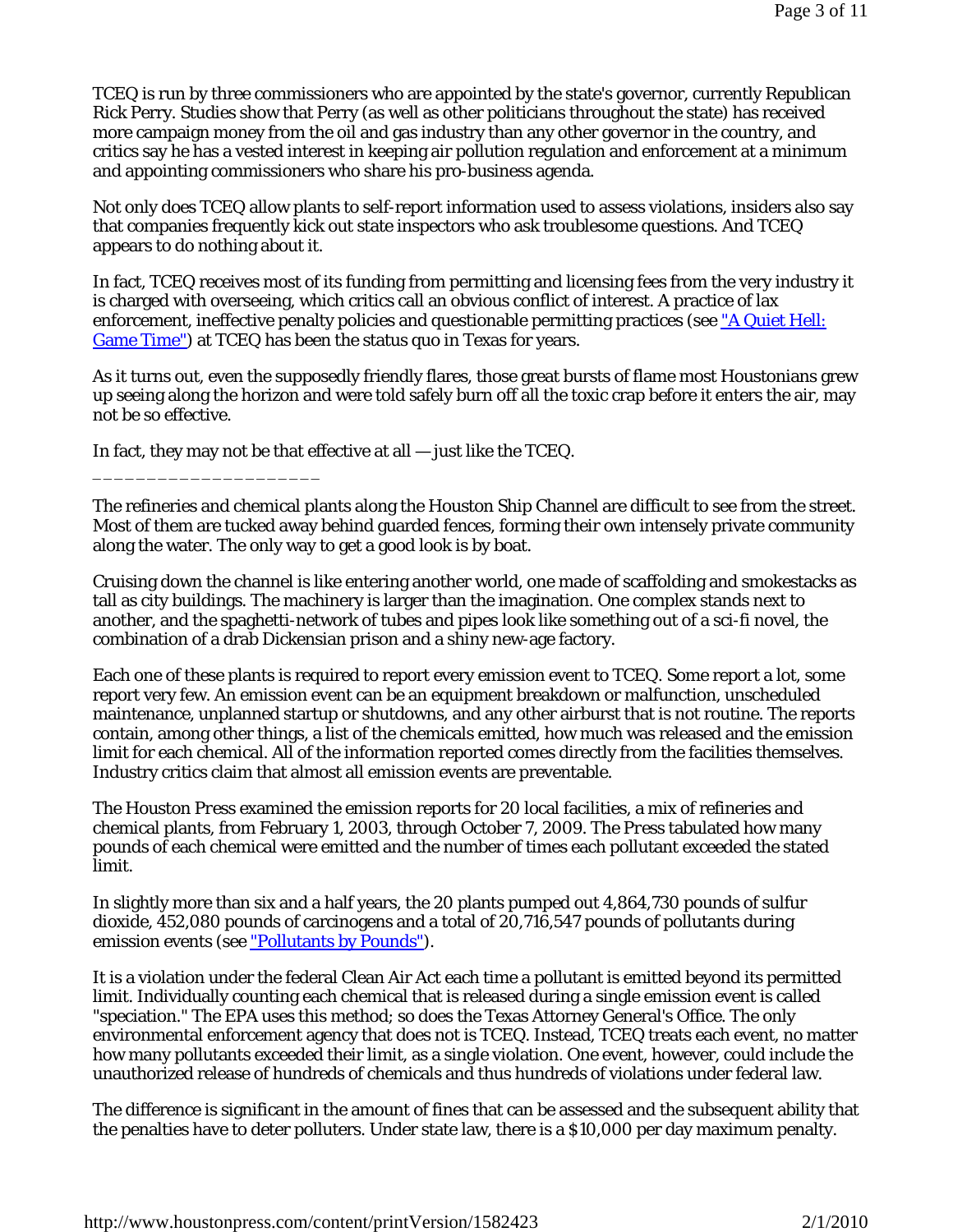So if ten chemicals exceed their limit in one day, under TCEQ's system it would be a \$10,000 fine. Under federal law, it could be as much as \$100,000.

The *Press* discovered that individual chemicals at the 20 facilities exceeded the limit 12,701 times during the six and a half years.

TCEQ documents obtained through an open records request for the 20 plants show that the agency found 469 violations over the past six and a half years, 240 of which listed excess pollution during an emission event as the reason. Those 240 violations represent less than 2 percent of the number of times that individual pollutants exceeded their limit during emission events.

Many people, including former TCEQ Commissioner Larry Soward, see this as one of the ways TCEQ gives industry a big break.

In May 2008, TCEQ commissioners Soward, Bryan Shaw and Buddy Garcia discussed speciation during a recorded work session obtained by the *Press*. It was clear that Soward was the only one for it. Garcia sat on the fence, ultimately saying he wasn't ready to make a decision. Shaw, however, seemed dead opposed to the idea.

"My position and a lot of the staff's position," says Soward, whose six-year term expired in August, "was that we would love to be able to use speciation. But when staff tried to do it in 2008, they were basically rebuffed by a majority of the commissioners. That wasn't something that they felt like they could do or should do. The agency always errs conservatively, and I think it should err on the side of the environment and public health as opposed to erring on the side of whether industry thinks it's something it can afford and wants to do."

Much of Shaw's concern centered around the \$10,000 per day maximum fine. He claimed he did not think TCEQ could legally impose the larger fines under speciation without violating the \$10,000 limit. Shaw maintained his stance despite the fact that the Texas attorney general ruled that the agency can do it.

"The statute would allow it," says Soward, "because it says \$10,000 a day per violation, and I've always maintained that every permit limit that's violated is a violation."

It would be one thing if the penalties that TCEQ issues really packed a wallop, but to the billion-dollar refineries and chemical companies, they are hardly a fly in the oil and chemical-rich ointment. TCEQ proudly says, for example, that in 2008 it issued 1,600 enforcement orders for \$16 million. That equals \$10,000 per enforcement, the statutory max.

"If a company knows that their only liability is \$10,000 a day," says Soward, "they can make a business decision based on that. They'll say, 'We emitted and we'll probably continue to emit because all it's going to cost us is \$10,000 a day.'" It's simply cheaper to pay the fine than it is to upgrade or replace aging or failing equipment.

In 2003, the State Auditor's Office reviewed TCEQ and discovered that the economic benefit for companies during periods of noncompliance was tremendous. For the years 2001-2003, the audit concluded, companies were fined only 19 percent of what they gained.

"In other words," says Tom "Smitty" Smith, state director of the environmental group Public Citizen, "the penalty was one-fifth the cost of proper disposal of the pollutants. That's a stunning number."

As evidence that fines are not a deterrent, Matthew Tejada, executive director of the Galveston-Houston Association for Smog Prevention, points to a study he helped publish showing that in 2007 at least 80 percent of companies in the Houston region that received a violation were repeat offenders and had previously been penalized for that same violation. Nearly half of the facilities had ten or more similar infractions and some had more than 50.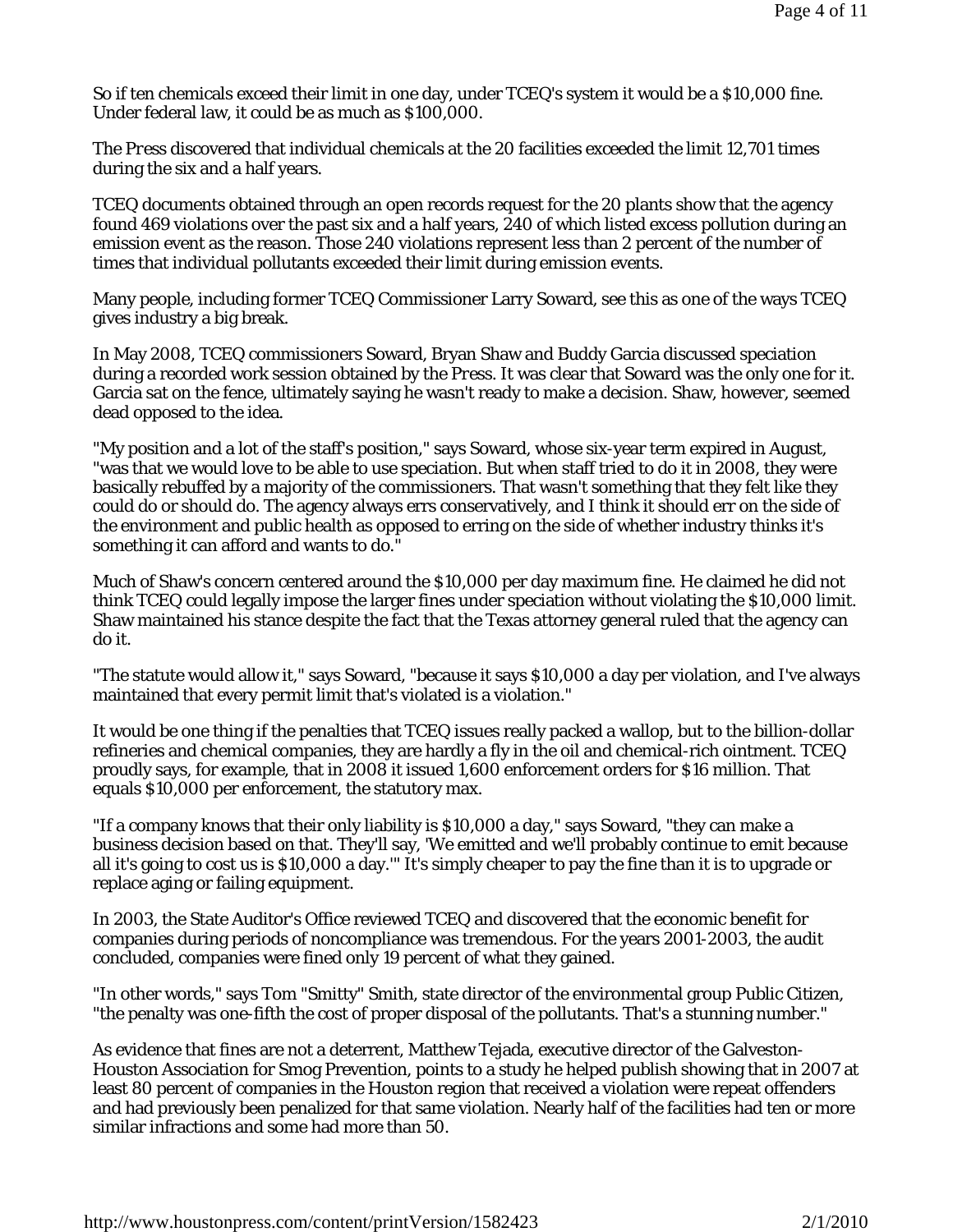Many emission events never receive enforcement and are legally excused. However, *InsideEPA*, a news service covering the EPA, has reported that the agency is considering revoking those excuses, which critics say are far too broadly applied.

While some news stories have applauded TCEQ for assessing record amounts of fines this past year, the *Houston Press* found that the agency routinely gives companies a break by reducing the fines and that the facilities with the most violations paid the least percentage of their penalties.

According to calculations obtained through an open records request, TCEQ over the last three years assessed more than \$5.7 million worth of fines to the 20 plants, but only ended up charging the facilities slightly more than \$2.5 million, meaning the companies paid just 43.9 percent of the assessed penalties.

And the more violations a plant had, the lower the percentage of the penalty it paid.

LyondellBasell's Houston Refining plant, for instance, was cited for 44 violations and \$467,306 in penalties. However, TCEQ only made the plant pay 29 percent of that amount. ExxonMobil's Baytown refinery was assessed 32 violations and more than \$1.25 million and only had to fork over 35 percent of it. On the other end of the spectrum, the Lubrizol plant was cited for seven violations and had to pay all of its fines, totaling \$20,410, and the Rohm and Haas facility, which had ten violations, had to pay 80 percent of its \$236,175 in fines (see "Paying the Price").

In response, TCEQ said in an e-mail that the agency "assesses penalties based on statutory requirements."

Says Soward, "Penalties start out usually as a reasonably high number, but then it starts getting ratcheted down because the company gets credit for this and credit for that. Week after week I'd see enforcement orders that said, 'The penalty amount has been reduced to meet statutory limits,' and the agency has to dumb it down."

In addition, it can take as long as four years for TCEQ to finalize a penalty. A TCEQ spokesman acknowledged this problem, saying that "TCEQ is striving to lessen the amount of time it takes to process an enforcement case and issue an effective order."

The penalty process, says Tejada, is another example of how TCEQ does not deter companies from polluting.

"If you have a system like we do where you recover less than 50 percent of assessed penalties," he says, "that's a major failing. If the state doesn't use its penalty policy effectively, then they are effectively neutered."

Additionally, allowing frequent violators to pay less of their penalty than those who are in compliance is unfair to the industry.

"It creates an unbalanced playing field," Tejada says, "because the bigger companies, the ones who have better lawyers and have more representation, can game the system to their advantage, whereas the smaller companies are less adept at it. The whole penalty process needs to be transparent, efficient and accountable, not only to the citizens who suffer the pollution but also to the industries, and right now neither of those things exist."

It was an unusually warm spring day in Texas City on March 23, 2005, when workers at the BP refinery tried to start up a unit that had been down for repairs. As they pumped petroleum into a tower, the tower began to overflow, sending a geyser of gas into the air. This caused a highly flammable vapor cloud to form just above the ground, which exploded, killing 15 workers and injuring another 180. The U.S. Chemical Safety Board later ruled that the initial plume of gas that erupted was caused because the chemicals were vented directly into the atmosphere.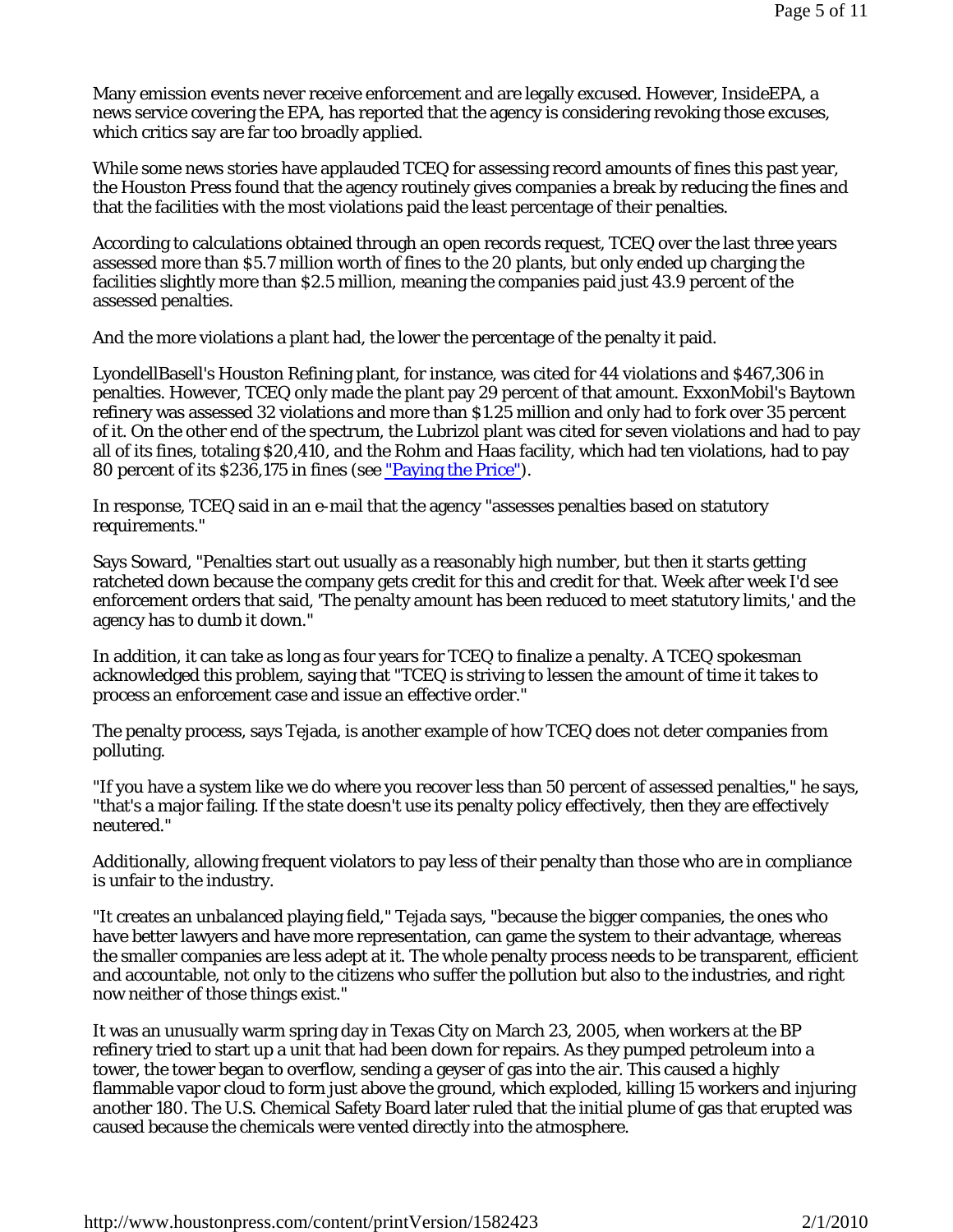It was one of the most disastrous workplace catastrophes in the country in more than a decade. Experts intimate with the details surrounding the explosion claim that TCEQ could have prevented it from ever happening.

"It's a classic example of incompetence and indifference and the agency's inability to do the job," says Jim Tarr, who helped set up the Texas environmental agency's Houston office in the 1970s and now runs a consulting company in California that was involved in one of the post-explosion lawsuits against BP.

According to court papers, state regulators never knew about or permitted the emissions source, a vent, that led to the explosion, meaning its use was illegal.

For 30 years, says Tarr, every time BP applied for a permit, the company never told TCEQ about the vent. And TCEQ never found it.

"Permit engineers at TCEQ never asked the right questions to figure out if it was present and operating and needed to be controlled," he says. "The primary responsibility was clearly BP's, but TCEQ had a contingent responsibility as clear as the nose on my face. And their failure to do that contributed to the death of those people."

Neil Carman worked as a Texas environmental enforcement inspector for 12 years before joining the Sierra Club in 1992. He says that if inspectors had found the vent they could have required a flare, which would have diverted the overflow through a pipe to be safely burned instead of shooting it directly into the air.

"It is another indication that the accident in Texas City was fully preventable," he says.

A TCEQ spokesman said that the agency cannot comment on the BP explosion because of pending litigation.

In another instance, says former TCEQ inspector Wayne Strickler, a colleague of his was allegedly kicked out of a plant for finding violations and later reprimanded for doing so by supervisors. Strickler wrote a letter dated January 2007 complaining about the alleged incident to the agency's commissioners.

Sometime at the end of 2005 or start of 2006, Strickler claims, an inspector went to Texas City to check out a chemical plant. While reviewing a database used to keep track of compliance, the inspector began noting violations. Suddenly, a company representative stopped the inspection, saying, "We gave \$4 million to the Republican Party; what do you think you are doing finding violations at our plant?" The investigator was then escorted out.

The inspector later had a meeting with several superiors and someone from the chemical company, during which supervisors chastised the inspector and dismissed the violations that were found, says Strickler. The inspector was then transferred to another division.

The inspector "talked about it to everybody and anybody," says Strickler, "and was very upset. When I heard it, I was in total disbelief."

The *Press* contacted the inspector, who did not deny the allegations. The *Press* also submitted an open records request to TCEQ for materials related to the alleged incident, but the agency is contesting the request.

Former commissioner Larry Soward says he does not remember Strickler's letter, but that it hardly surprises him to hear that a company would kick out an inspector.

"It happens all the time," he says. "They don't want staff in there inspecting."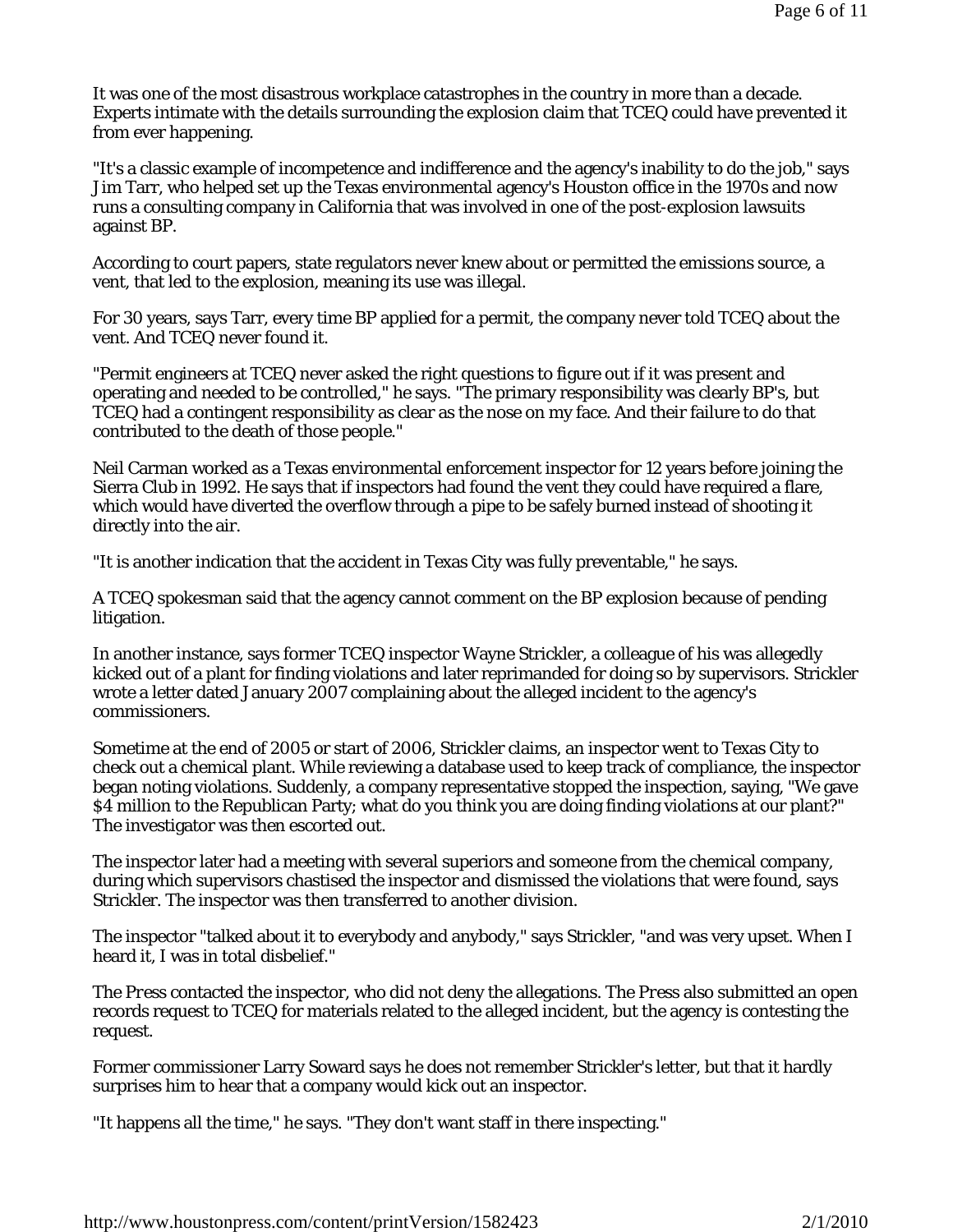Carman says he knows plenty of war stories.

"I've had friends around the state," he says, "who have been removed from investigations because companies thought they were writing too many violations. When I was with the agency, there was no review, no investigation, no scrutiny at all. And the atmosphere hasn't changed that much."

Other inspectors say the same.

"The agency has always been very forgiving," said one investigator, who asked to remain anonymous to protect his career. TCEQ "is so backed up that it's had to cut corners in order to dispose of violations rather than ensure compliance and assess fines and penalties. The enforcement forms are very complex, very user-unfriendly, and it takes more time to process a violation with fines than it does to just tell a plant, 'Fix this,' and then just go away."

Paul Judice retired in 2006 after 18 years with TCEQ. "I came to [TCEQ] from Exxon," he says, "so I knew how the system worked and how to fix a problem without going through all the agency's damn bureaucracy. It was obvious to me that [the agency] was created to be ineffective, so the best you could hope for was to be efficiently ineffective."

One of the biggest concerns Carman and others have about enforcement is that TCEQ relies heavily on company-reported information.

"It's just guesswork," says Carman. "Just fuzzy math estimates."

Most Houston area residents living near chemical plants are fairly well versed in common procedure. When there is a plant explosion as there was at the American Acryl plant in Seabrook last week, police and fire departments race to the scene while people in nearby schools and residents know to shelter in place. The citizenry has been well trained, as well, not to get too excited when flares light up the skies, knowing by that action that plants are burning off toxins before they can endanger anyone.

But even those supposedly trustworthy flares may not work as well as we think. When companies calculate emissions, they assume a 98 to 99 percent combustion rate from flares.

"In reality," says Joshua Kratka, an attorney with the National Environmental Law Center in Boston, who has worked on several cases dealing with emission events in Texas, "it is most likely extremely rare that those flares are operating at that efficiency."

Kratka, like many others, blames underreporting and an enforcement system that puts too much trust in companies and is easy to abuse.

In an e-mail, TCEQ says that the facilities use "widely-accepted methods" and are "thoroughly familiar with their plant and have information about the event...to calculate the emissions."

The *Press* contacted 20 facilities, fewer than half of which responded. Emily Thompson of Kinder Morgan, which owns a plant in Pasadena, says that the facility follows federal guidelines to calculate emissions and that the numbers reported to TCEQ "represent worst case estimates." Kevin Allexon of ExxonMobil also says his company complies with state and federal calculation methods, noting that its plants have reduced flaring and "reportable air incidents by more than 40 percent in the last several years."

Rick Hagar, spokesman for the French company Total, defends the industry, saying that if anything, the plants overestimate their emissions to avoid getting in trouble later on.

"It's better to be more open than less open," he says.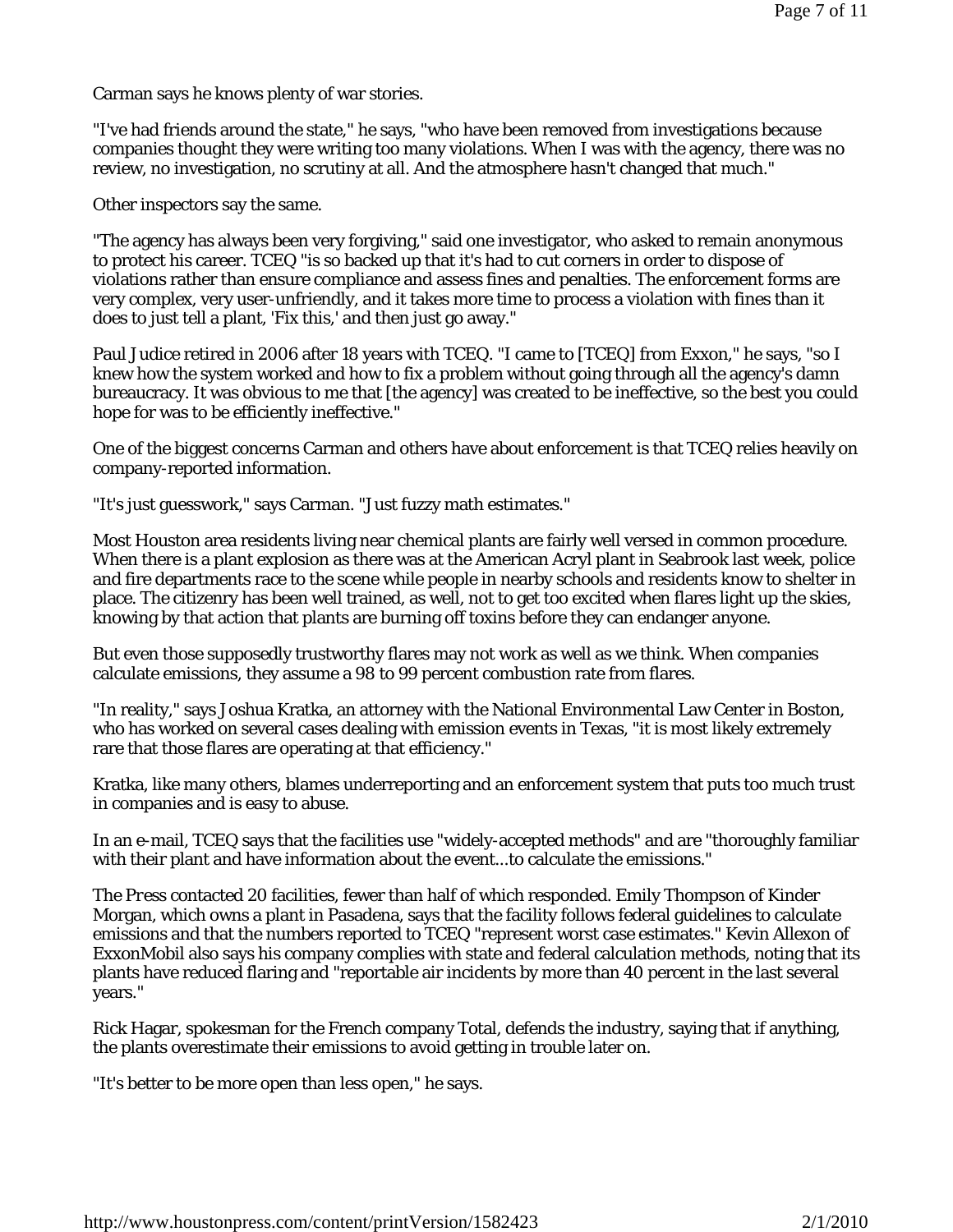Critics, however, say the agency seldom audits the calculations that companies use to determine how much pollution was emitted.

"Those numbers in the reports have zero value unless they can be documented," says Tarr, "and the agency doesn't look at the documentation and doesn't require the companies to justify their numbers in general. Whatever the company says, the agency buys. It's like taking Bernie Madoff's word that your investments are soaring."

Soward agrees the system is not ideal, but says given the finite number of staff at TCEQ and the large number of facilities across the state, relying on industry-reported information is a "practical problem" that is tough to fix. "The agency doesn't have the manpower to monitor all of those things on any kind of a regular basis," he says.

TCEQ claims that investigators may ask companies for calculations and other materials not submitted in an emission event report.

"If industry knew that the teacher was going to check the homework," says Tejada, "industry would do a better job."

With such puny penalties, activist groups have begun filing an increasing number of lawsuits against companies for illegal pollution during emission events.

Kratka is one of the lawyers representing Environment Texas Citizen Lobby and the Sierra Club in two such lawsuits against Shell Oil's Deer Park plant and Chevron Phillips's chemical plant in Baytown. The two groups claim that the plants have emitted millions of pounds of pollutants during emission events, resulting in thousands of violations under the Clean Air Act.

In June, Shell settled its lawsuit, agreeing to cut its emissions by more than half in the next three years, improve emissions accounting, fix and replace equipment, and pay \$5.8 million to local environmental programs. That's more than double the amount that TCEQ made all 20 of the plants that the *Press* investigated pay in fines over the past three years.

"It's pathetic," says Kratka. "We got [Shell] to pay nearly \$6 million and spend probably several times that on upgrades, and what TCEQ has done to all of those other facilities is just a drop in the bucket compared to what one company really needed to do."

Many see these citizen-group lawsuits as a sign that TCEQ is derelict in its enforcement duties.

"I've been doing environmental work all over this country for 30 years," says Tarr, "and TCEQ is without a doubt the worst environmental regulatory agency operating in the United States of America in 2009. That's my experience. And it's extremely disturbing and extremely sad."

Rhonda Radliff, who grew up in Milby Park, a neighborhood near the Houston Ship Channel, is not angry that she has acute myeloid leukemia. She is, however, furious over how she believes she got it.

\_\_\_\_\_\_\_\_\_\_\_\_\_\_\_\_\_\_\_\_\_

It's hard to see cancer coming. Benzene, for instance, is colorless and can only be detected by its faint, sickly sweet smell. It attacks bone marrow, which can lead to anemia. It damages the liver, lungs, heart and kidneys. It breaks up DNA strands and can cause cancer.

<sup>&</sup>quot;The only known causes of my cancer are exposure to high doses of radiation and benzene," says the 45-year-old woman. "I haven't had much radiation, but I did live near all those plants, and they emit a lot of benzene. I'm so frustrated and pissed that something as violent as cancer can happen to people through neglect. Neglect by the companies and neglect by the regulators."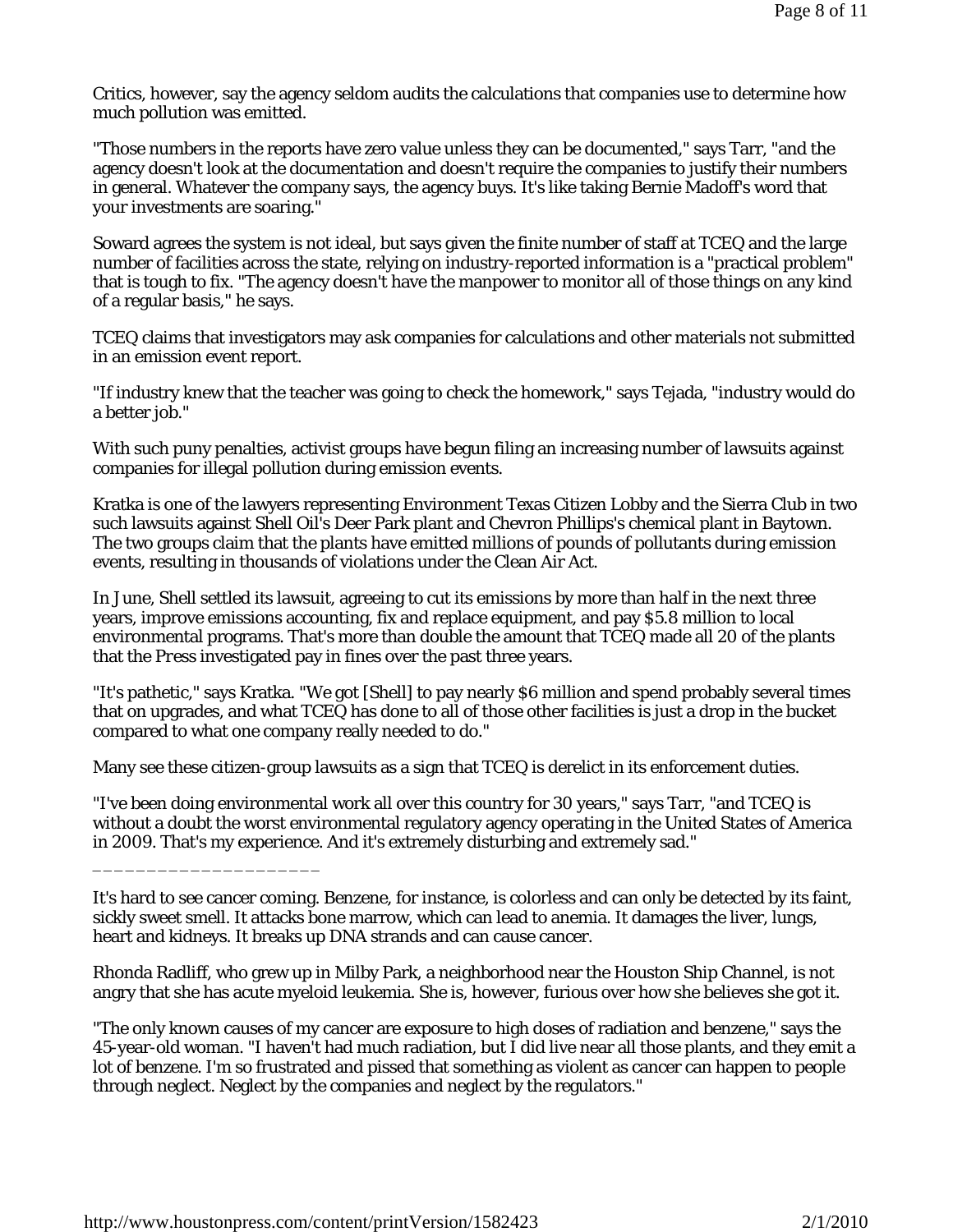Radliff was diagnosed in 2007, more than 20 years after she left her old neighborhood to go to Georgetown University, from which she moved on to a legal career in Houston. Every day she undergoes chemotherapy. She says the drugs make her face swell, her lungs fill with liquid, and give her rashes, headaches, nausea and "bone pain that just makes you crazy, like they're pulsing, just bursting from the inside." Every month she suffers a battery of exams and medical tests from a bevy of doctors, including cardiologists, dermatologists and leukemia specialists.

It all takes its toll. She is constantly exhausted.

"If you're a working person like I am," she says, "by the time you get home, that's it, you're done. There's no more energy and you're so sore. Your life is cut in half between survival and sleeping, and you don't have the energy to go camping or do dinner with friends. It steals your right now, and it steals your hope and ability to plan your future. And it's not something that's going to go away. It's here with me forever. Overcoming it is just learning to cope."

There is little question that Houston has a benzene problem. According to the EPA, oil and chemical plants in Harris County coughed up 567,422 pounds of benzene in 2007, the latest year for which data is available. That's significantly less than the 907,114 pounds those industries emitted in 2003, but critics say it is still far too much.

According to the City of Houston, a six-month survey in 2008 showed that six out of seven air monitors near the ship channel detected benzene levels above what the EPA says can cause cancer in ten out of every million people. That's ten times higher than what is considered an acceptable risk.

"Until recently I didn't even know they were releasing any benzene into the atmosphere," says Dr. Charles Koller, a leukemia specialist at MD Anderson. "It's shocking to me. It seems, frankly, criminal."

It can take more than ten years for anemia to develop in someone who has been exposed to benzene, says Koller, and even longer for leukemia. A person also needs to be genetically susceptible.

"We don't know how susceptibility works," he says, "we just know that it works."

Because genetic Russian roulette plays a role in whether someone is at risk of getting leukemia from benzene exposure, and there is almost no way to know if someone is susceptible, that means everyone should be concerned, says Koller.

"Once benzene gets in the air," he says, "it's everywhere. So even in Katy, there's someone who, if they're susceptible, will get [sick] from what's going on in the Houston Ship Channel."

Radliff says she never thought itwould be her.

"I'm grateful for the plants, for how they help the economy and people's families, and of course I drive a car that uses gas," she says. "But we need to do better. Every time the number goes up of people here who get cancer every year, that's a number on a piece of paper to everyone else, but that's not just a number, that's one of me. No one ever believes it will be them, but it could be."

Volumes have been written about the connection between benzene and cancer, but doctors say that there has been very little research into what effects the entire toxic soup of chemicals and pollutants that exists in Houston's air has on people.

"Our entire focus on air quality is because of health," says Dr. Bonnie New, an occupational and environmental consultant. "And that has not been given the attention that you would think it would. We, the general public, depend on TCEQ to be acting on behalf of our best interests healthwise, and they have not really performed that function for us."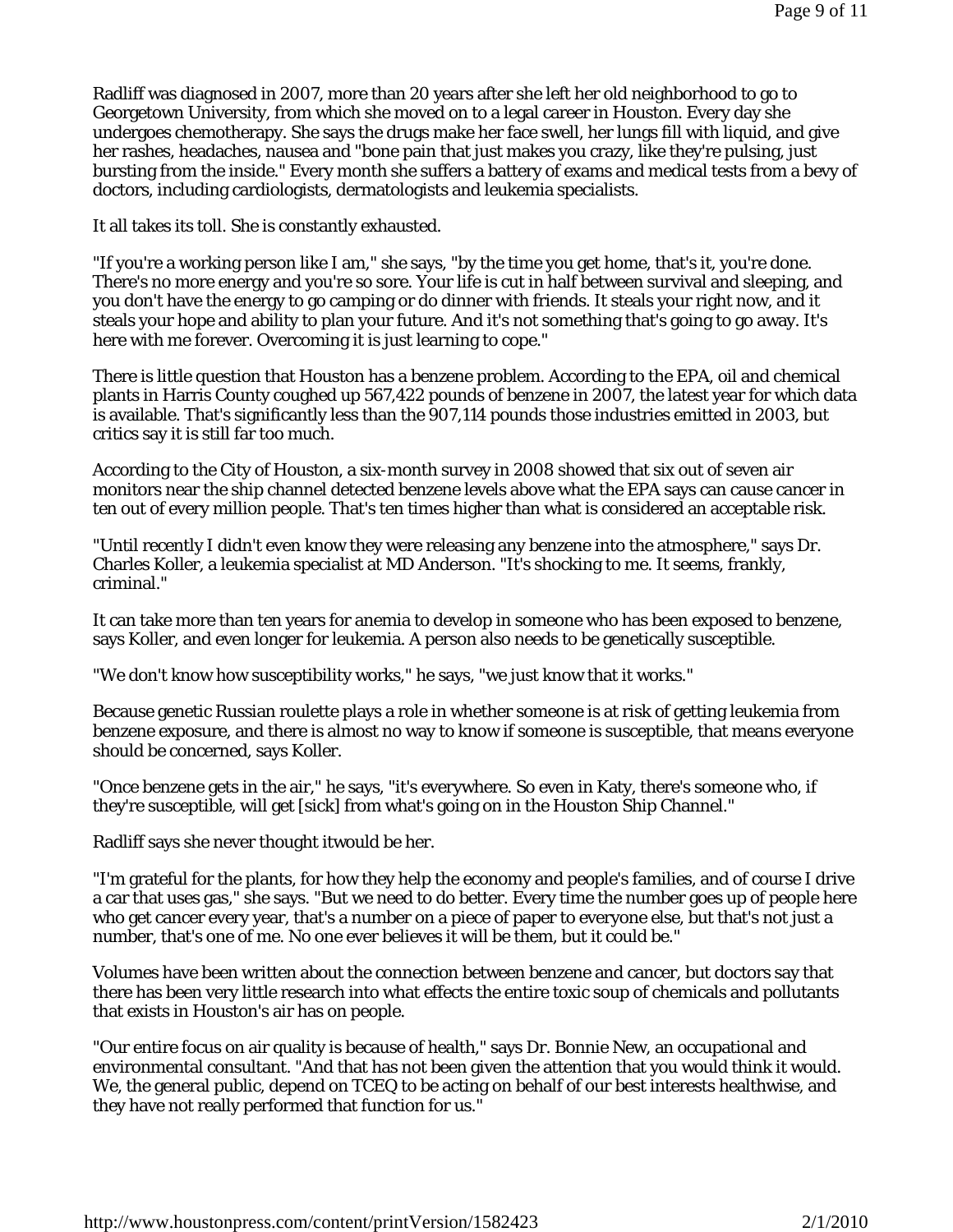Robert Clowers, a city commissioner in Galena Park, a blue-collar suburb just north of the ship channel, agrees. He's lived there since 1947 and says he's seen "too many people die of cancer for the air to be clean. There's not a lot that working people here can do, though, until the powers that be decide it's important to stop killing us and letting us be killed."

When asked why he hasn't moved out of the area, Clowers says, "I'm just a dumb-ass, I guess."

Radliff got away from Milby Park, but she did not escape the toxic exposure of her youth. And she is still paying, literally. In the two years since her diagnosis with leukemia, Radliff has spent more than \$250,000 on medical care.

"What's happening," says Koller, "is that the companies are transferring the costs from their bottom lines to patients' bottom lines."

If true, then companies have a lot more money to spend in other places.

\_\_\_\_\_\_\_\_\_\_\_\_\_\_\_\_\_\_\_\_\_

The oil and gas industry gives more money to Texas political candidates than to those in any other state, and Rick Perry, the longest-serving governor in Texas history, leads the pack.

According to The National Institute on Money in State Politics, a nonprofit that tracks campaign money, Texas candidates hauled in more than \$15.2 million in oil and gas industry campaign contributions during the three election cycles from 1999 to 2004, more than double that of the next closest state, California. That accounts for 25 percent of all campaign dollars that the industry donated to state political candidates across the country during that time.

Some of the largest individual contributors have operations around Houston, including Chevron, ExxonMobil, Valero and the Texas Oil & Gas Association, a 2,000-member organization that promotes petroleum interests. From 2001 to 2004, the industry gave Perry nearly \$2.4 million, making him tops among all state candidates in the nation.

In the current election for governor, the energy and natural resources industry has given Perry more than \$2.3 million, according to Texans for Public Justice, a political watchdog organization. That's more than any other special interest group has given to Perry.

Perry makes no bones about being pro-business, and has criticized ideas such as climate legislation, saying it would seriously injure Texas industry. Companies appear to take advantage of that. According to a 2005 City of Houston study that relies on EPA information, Texas allows the emission of far more carcinogens per 1,000 barrels of refined oil than either Louisiana or California, both states with huge refinery operations. Texas also has the highest percentage of carcinogen emissions versus refining capacity of any state in the country.

In order to help implement his philosophy, critics say, Perry appoints TCEQ commissioners who more often than not share his views and agenda.

"That's what governors do," says former commissioner Soward, who was frequently on the losing end of 2-1 votes on the commission. "That's just the real world."

In August, Soward, who was appointed by Perry, was replaced on the commission by Carlos Rubenstein, TCEQ's deputy executive director since June 2008. Most insiders say it's still too early to tell which way he will vote on important issues. The other two commissioners are Buddy Garcia and Chairman Bryan Shaw.

Before Perry appointed Garcia in 2007, Garcia worked for his hometown state senator, Eddie Lucio Jr. of Brownsville, and held a slew of jobs under Perry, including deputy secretary of state, border commerce coordinator and senate liaison for the governor's office. Garcia even worked for Perry as a